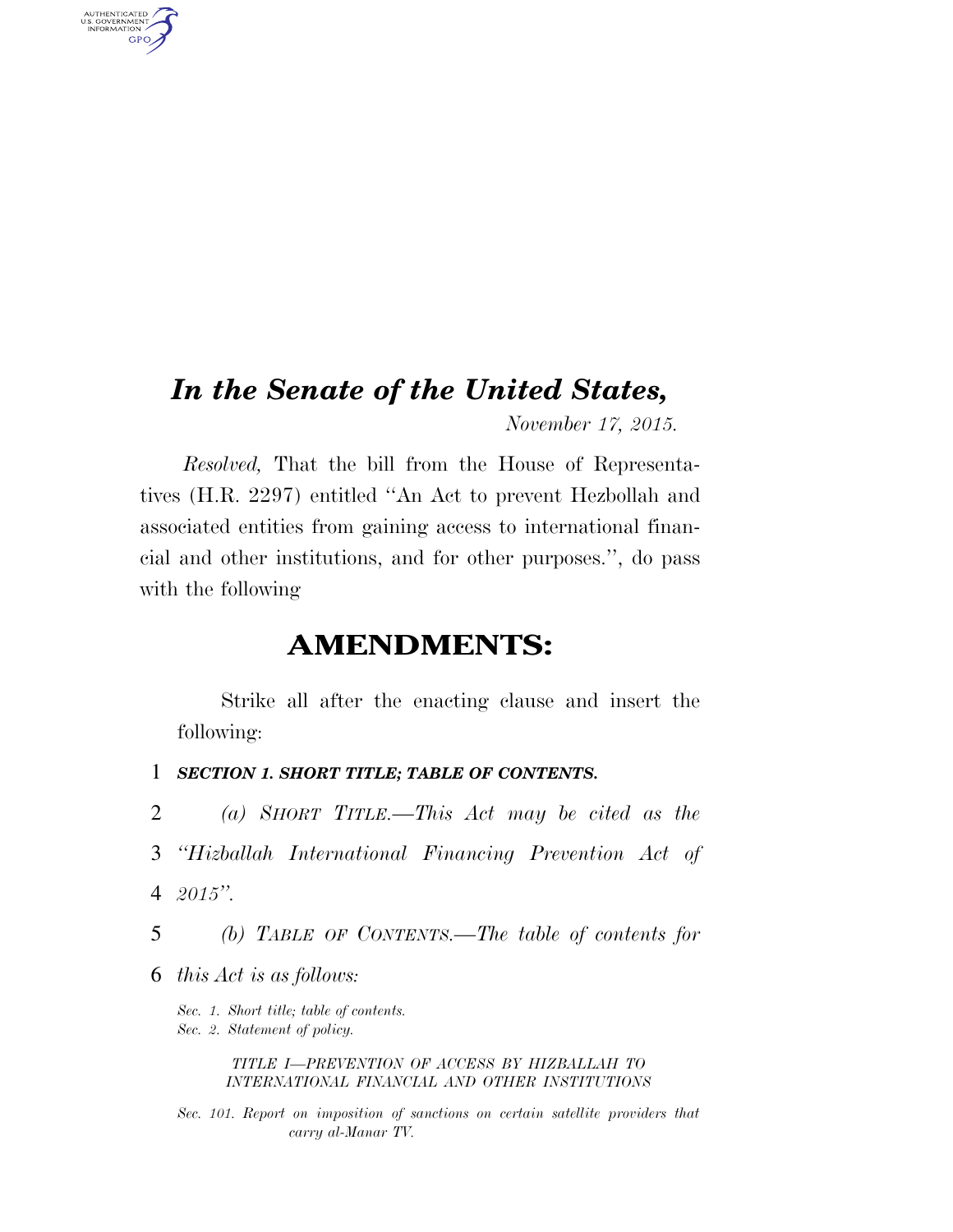- *Sec. 102. Sanctions with respect to financial institutions that engage in certain transactions.*
- *TITLE II—REPORTS AND BRIEFINGS ON NARCOTICS TRAFFICKING AND SIGNIFICANT TRANSNATIONAL CRIMINAL ACTIVITIES OF HIZBALLAH*
- *Sec. 201. Report and briefing on narcotics trafficking by Hizballah.*
- *Sec. 202. Report and briefing on significant transnational criminal activities of Hizballah.*
- *Sec. 203. Rewards for Justice and Hizballah's fundraising, financing, and money laundering activities.*
- *Sec. 204. Report on activities of foreign governments to disrupt global logistics networks and fundraising, financing, and money laundering activities of Hizballah.*

#### *TITLE III—MISCELLANEOUS PROVISIONS*

- *Sec. 301. Rule of construction.*
- *Sec. 302. Regulatory authority.*
- *Sec. 303. Termination.*

#### 1 *SEC. 2. STATEMENT OF POLICY.*

 *It shall be the policy of the United States to— (1) prevent Hizballah's global logistics and fi- nancial network from operating in order to curtail funding of its domestic and international activities;*  6 *and (2) utilize all available diplomatic, legislative, and executive avenues to combat the global criminal activities of Hizballah as a means to block that orga- nization's ability to fund its global terrorist activi-*11 *ties.*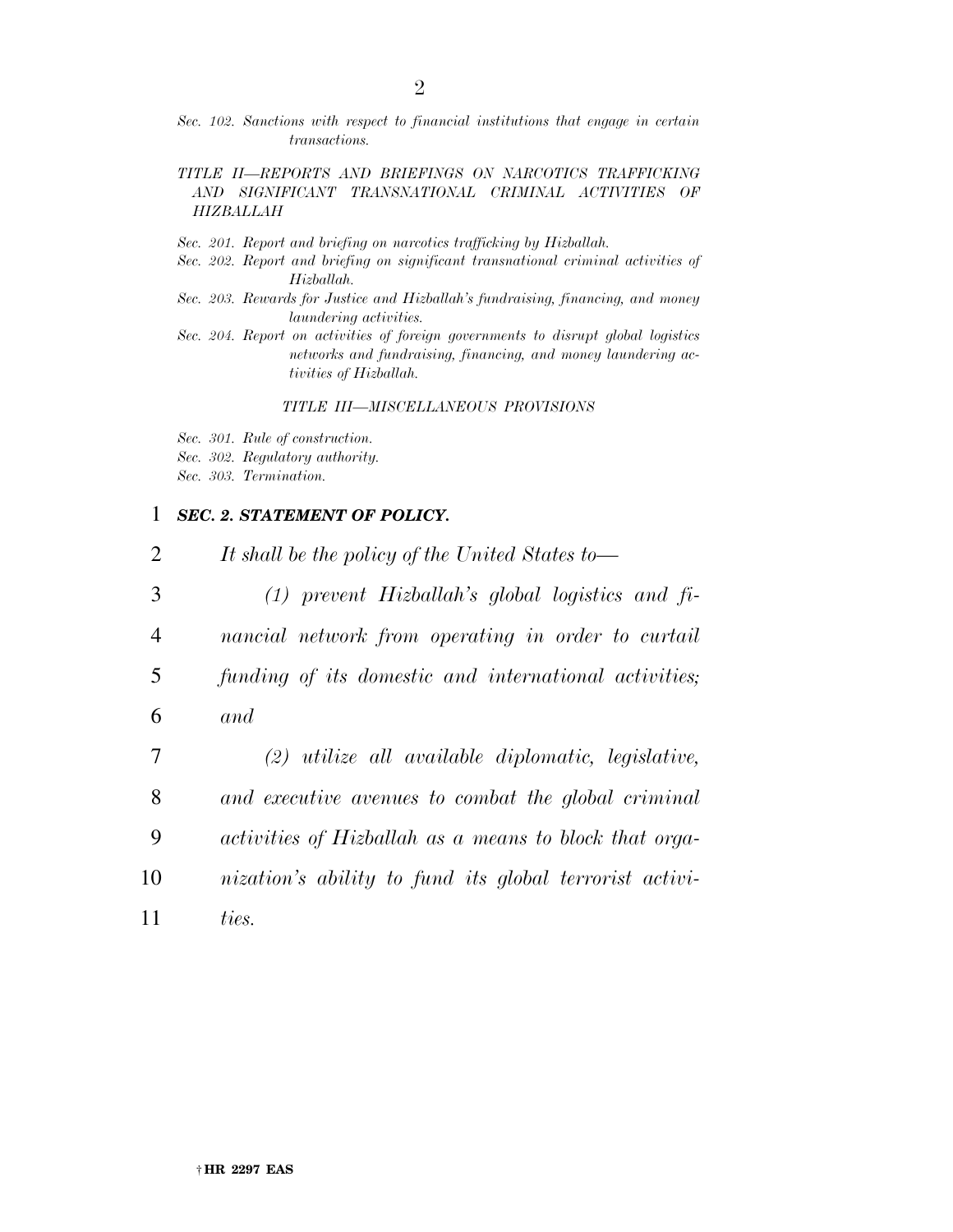| 1              | TITLE I-PREVENTION OF AC-                                     |
|----------------|---------------------------------------------------------------|
| $\overline{2}$ | BY HIZBALLAH<br><b>CESS</b><br>TO                             |
| 3              | INTERNATIONAL FINANCIAL                                       |
| $\overline{4}$ | AND OTHER INSTITUTIONS                                        |
| 5              | SEC. 101. REPORT ON IMPOSITION OF SANCTIONS ON CER-           |
| 6              | TAIN SATELLITE PROVIDERS THAT CARRY AL-                       |
| 7              | <b>MANAR TV.</b>                                              |
| 8              | (a) In GENERAL.—Not later than 90 days after the              |
| 9              | date of the enactment of this Act, the President shall submit |
| 10             | to the appropriate congressional committees and leadership    |
| 11             | a report on the following:                                    |
| 12             | $(1)$ The activities of all satellite, broadcast,             |
| 13             | Internet, or other providers that have knowingly en-          |
| 14             | tered into a contractual relationship with al-Manar           |
| 15             | TV, and any affiliates or successors thereof.                 |
| 16             | $(2)$ With respect to all providers described in              |
| 17             | paragraph $(1)$ —                                             |
| 18             | $(A)$ an identification of those providers that               |
| 19             | have been sanctioned pursuant to Executive                    |
| 20             | Order $13224$ (50 U.S.C. 1701 note; relating to               |
| 21             | blocking property and prohibiting transactions                |
| 22             | with persons who commit, threaten to commit, or               |
| 23             | support terrorism); and                                       |
| 24             | $(B)$ an identification of those providers that               |

*have not been sanctioned pursuant to Executive*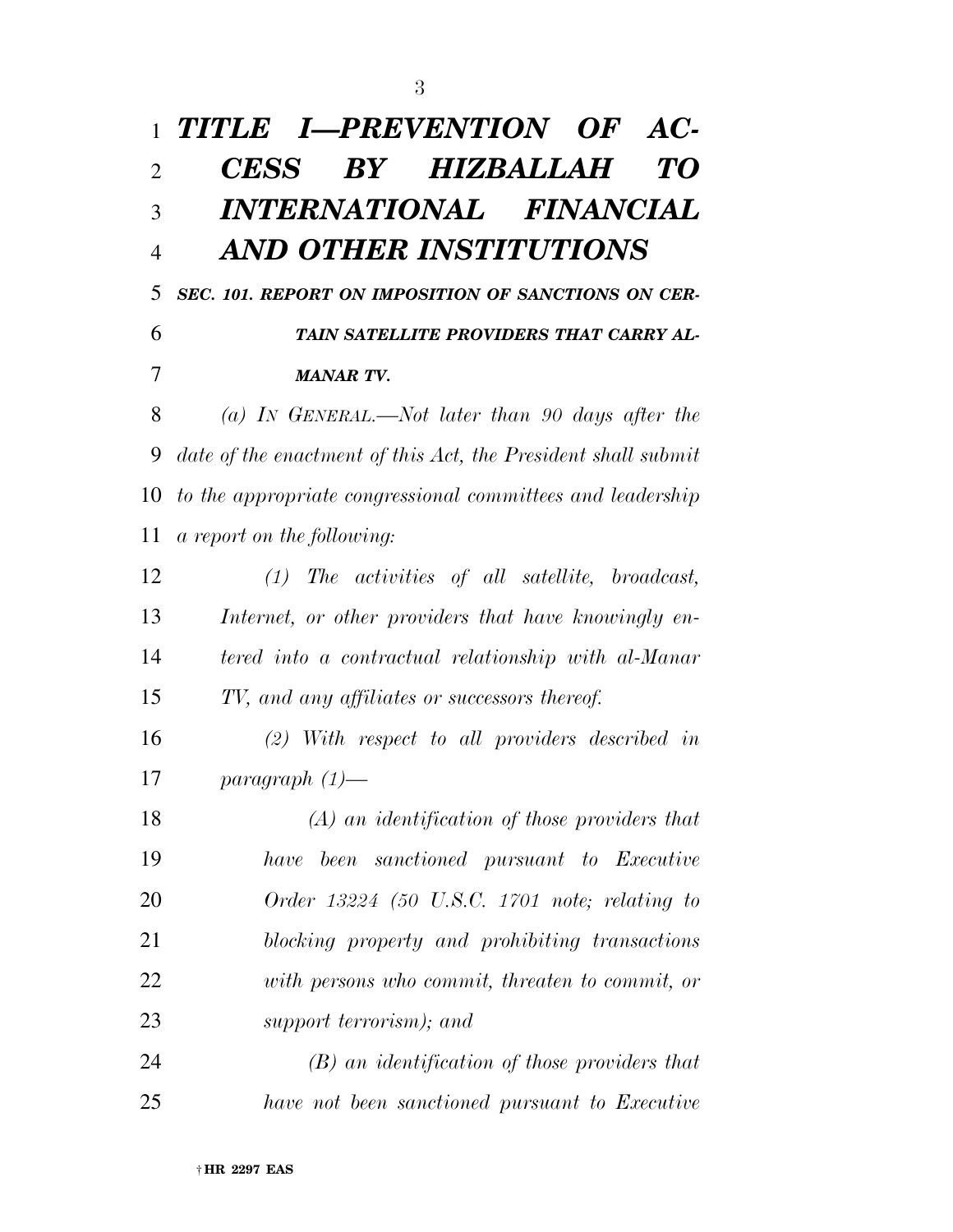| $\mathbf{1}$   | Order 13224 and, with respect to each such pro-               |
|----------------|---------------------------------------------------------------|
| $\overline{2}$ | vider, any information indicating that the pro-               |
| 3              | vider has knowingly entered into a contractual                |
| $\overline{4}$ | relationship with al-Manar TV, and any affili-                |
| 5              | ates or successors of al-Manar TV.                            |
| 6              | (b) FORM OF REPORT.—The report required by sub-               |
| 7              | section $(a)$ shall be submitted in unclassified form to the  |
| 8              | greatest extent possible, but may include a classified annex. |
| 9              | (c) APPROPRIATE CONGRESSIONAL COMMITTEES AND                  |
| 10             | LEADERSHIP DEFINED.—In this section, the term "appro-         |
| 11             | priate congressional committees and leadership" means—        |
| 12             | $(1)$ the Speaker, the minority leader, the Com-              |
| 13             | mittee on Foreign Affairs, the Committee on Finan-            |
| 14             | cial Services, and the Permanent Select Committee on          |
| 15             | Intelligence of the House of Representatives; and             |
| 16             | $(2)$ the majority leader, the minority leader, the           |
| 17             | Committee on Foreign Relations, the Committee on              |
| 18             | Banking, Housing, and Urban Affairs, and the Select           |
| 19             | Committee on Intelligence of the Senate.                      |
| 20             | SEC. 102. SANCTIONS WITH RESPECT TO FINANCIAL INSTI-          |
| 21             | TUTIONS THAT ENGAGE IN CERTAIN TRANS-                         |
| 22             | <b>ACTIONS.</b>                                               |
| 23             | (a) PROHIBITIONS AND CONDITIONS WITH RESPECT                  |
| 24             | TO CERTAIN ACCOUNTS HELD BY FOREIGN FINANCIAL IN-             |
| 25             | $STITUTIONS$ .                                                |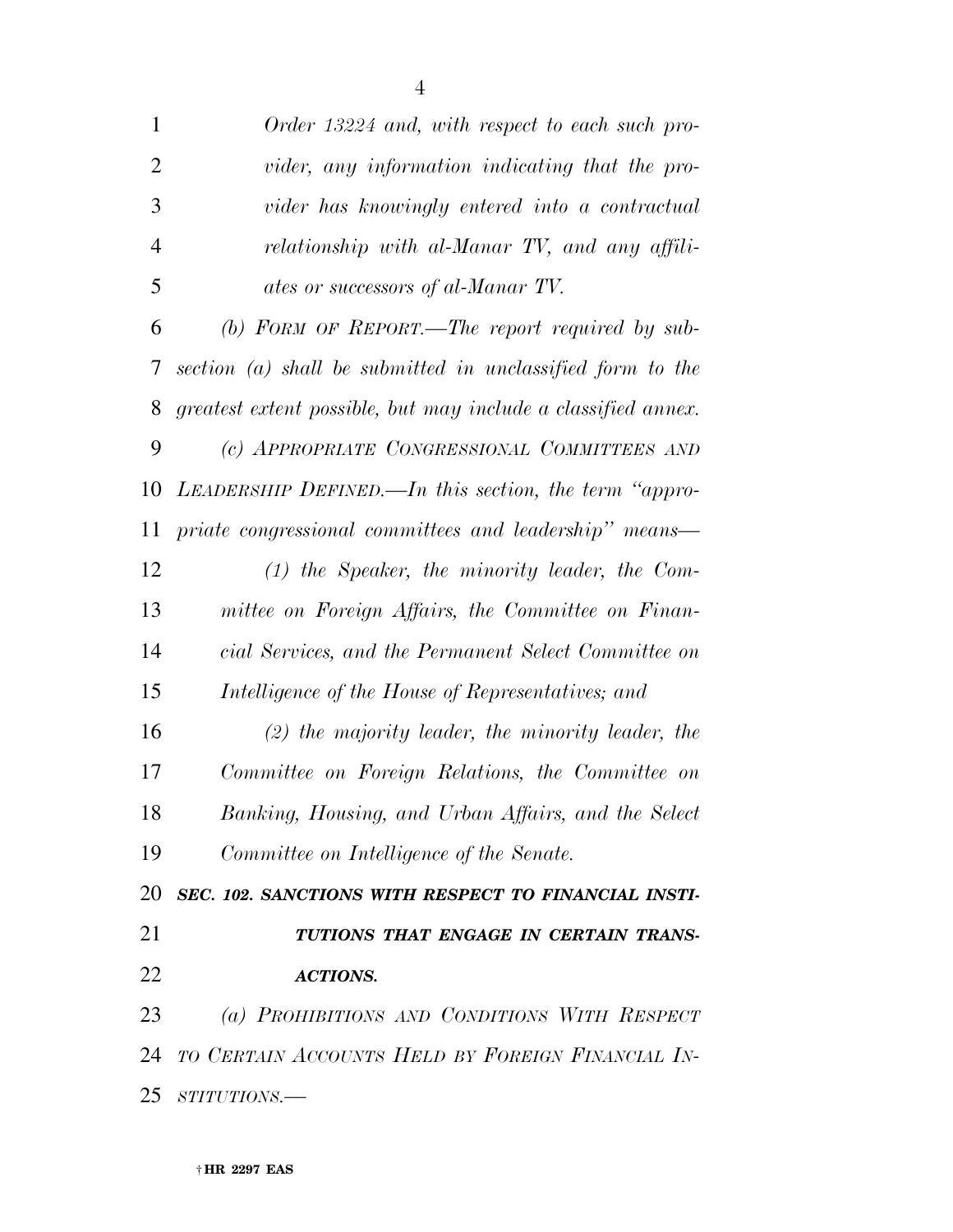*(1) IN GENERAL.—Not later than 120 days after the date of the enactment of this Act, the President shall prescribe regulations to prohibit, or impose strict conditions on, the opening or maintaining in the United States of a correspondent account or a payable-through account by a foreign financial insti- tution that the President determines, on or after such date of enactment, engages in an activity described in paragraph (2). (2) ACTIVITIES DESCRIBED.—A foreign financial institution engages in an activity described in this paragraph if the foreign financial institution— (A) knowingly facilitates a significant transaction or transactions for Hizballah; (B) knowingly facilitates a significant transaction or transactions of a person identified on the list of specially designated nationals and blocked persons maintained by the Office of For- eign Assets Control of the Department of the Treasury and the property and interests in property of which are blocked pursuant to the International Emergency Economic Powers Act* 

 *(50 U.S.C. 1701 et seq.) for acting on behalf of or at the direction of, or being owned or con-trolled by, Hizballah;*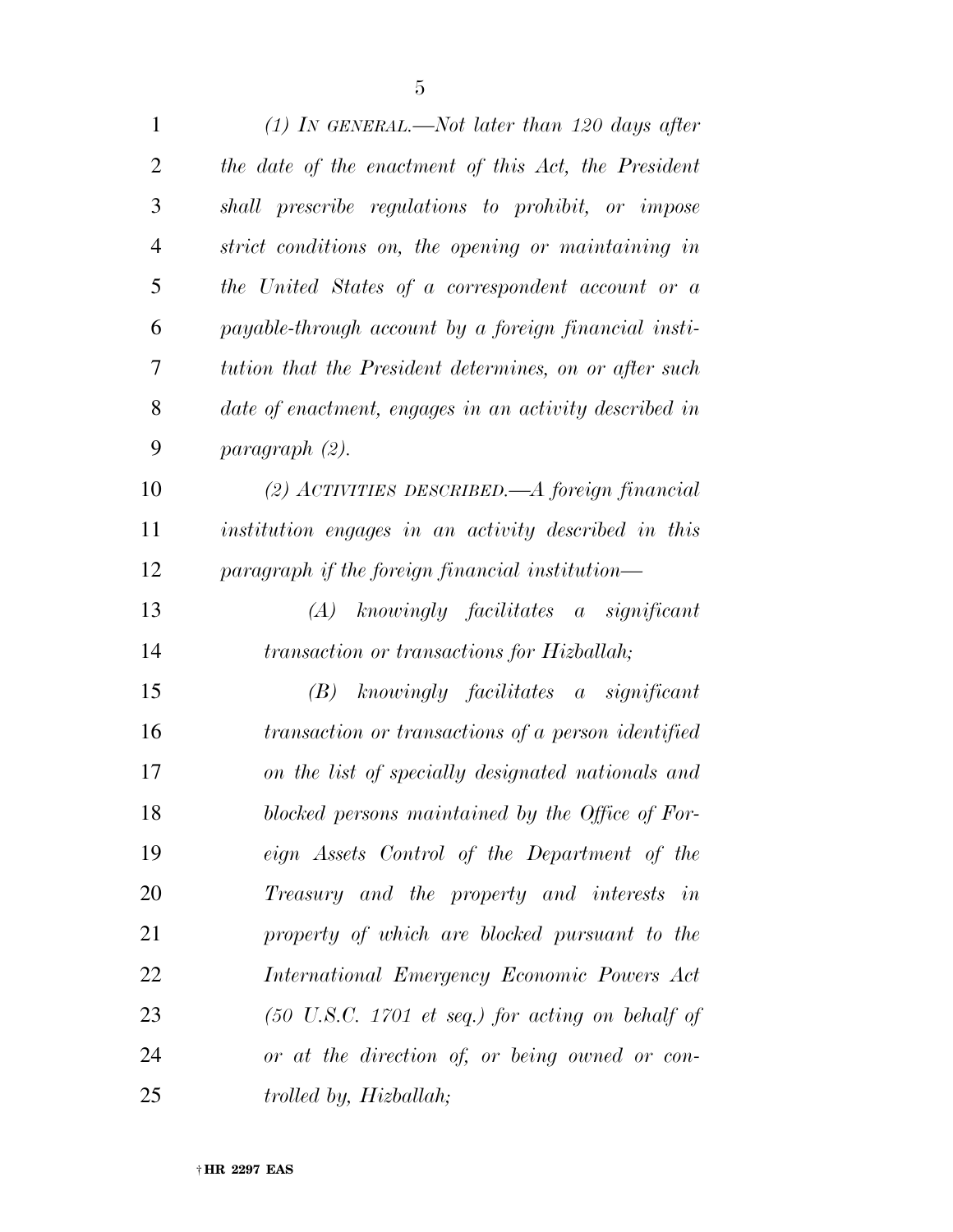| $\mathbf{1}$   | (C) knowingly engages in money laundering               |
|----------------|---------------------------------------------------------|
| $\overline{2}$ | to carry out an activity described in subpara-          |
| 3              | graph $(A)$ or $(B)$ ; or                               |
| $\overline{4}$ | $(D)$ knowingly facilitates a significant               |
| 5              | transaction or transactions or provides signifi-        |
| 6              | cant financial services to carry out an activity        |
| 7              | described in subparagraph $(A)$ , $(B)$ , or $(C)$ .    |
| 8              | $(3)$ PENALTIES.—The penalties provided for in          |
| 9              | subsections (b) and (c) of section 206 of the Inter-    |
| 10             | national Emergency Economic Powers Act (50 U.S.C.       |
| 11             | 1705) shall apply to a person that violates, attempts   |
| 12             | to violate, conspires to violate, or causes a violation |
| 13             | of regulations prescribed under this subsection to the  |
| 14             | same extent that such penalties apply to a person that  |
| 15             | commits an unlawful act described in subsection $(a)$   |
| 16             | of such section 206.                                    |
| 17             | PROCEDURES FOR JUDICIAL<br>(4)<br><b>REVIEW</b><br>OF   |
| 18             | CLASSIFIED INFORMATION.-                                |
| 19             | $(A)$ IN GENERAL.—If a finding under this               |
| 20             | subsection, or a prohibition, condition, or pen-        |
| 21             | alty imposed as a result of any such finding, is        |
| 22             | based on classified information (as defined in          |
| 23             | section $1(a)$ of the Classified Information Proce-     |
| 24             | dures Act (18 U.S.C. App.)) and a court reviews         |
| 25             | the finding or the imposition of the prohibition,       |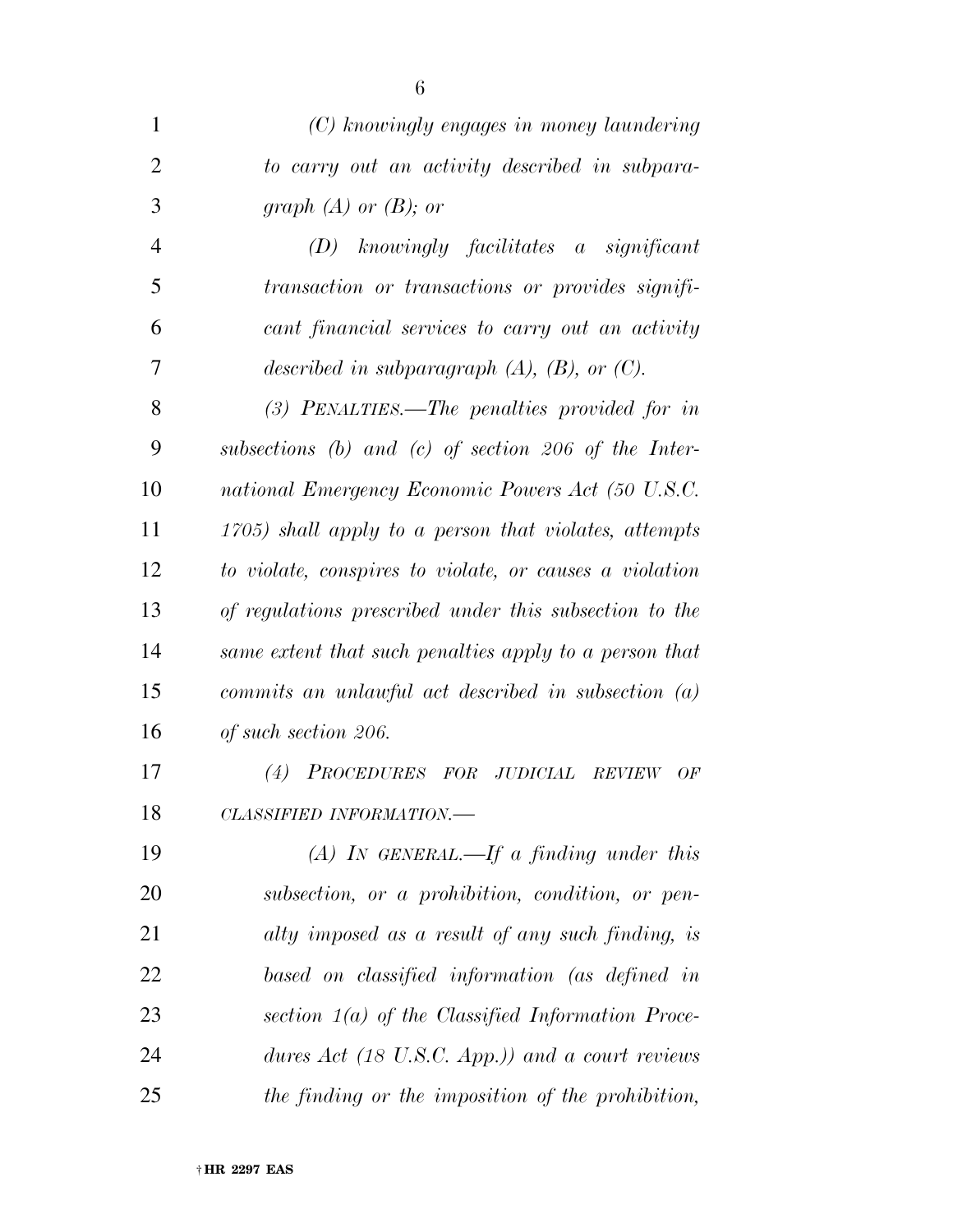| $\mathbf{1}$   | condition, or penalty, the President may submit         |
|----------------|---------------------------------------------------------|
| $\overline{2}$ | such information to the court ex parte and in           |
| 3              | camera.                                                 |
| $\overline{4}$ | $(B)$ RULE OF CONSTRUCTION.—Nothing in                  |
| 5              | this paragraph shall be construed to confer or          |
| 6              | imply any right to judicial review of any find-         |
| 7              | ing under this subsection or any prohibition,           |
| 8              | condition, or penalty imposed as a result of any        |
| 9              | such finding.                                           |
| 10             | (b) WAIVER.—                                            |
| 11             | $(1)$ In GENERAL.—The President may waive, on           |
| 12             | a case-by-case basis, the application of a prohibition  |
| 13             | or condition imposed with respect to a foreign finan-   |
| 14             | cial institution pursuant to subsection $(a)$ for a pe- |
| 15             | riod of not more than 180 days, and may renew the       |
| 16             | waiver for additional periods of not more than 180      |
| 17             | days, on and after the date on which the President—     |
| 18             | $(A)$ determines that such a waiver is in the           |
| 19             | national security interests of the United States;       |
| 20             | and                                                     |
| 21             | $(B)$ submits to the appropriate congres-               |
| 22             | sional committees a report describing the reasons       |

*for such determination.*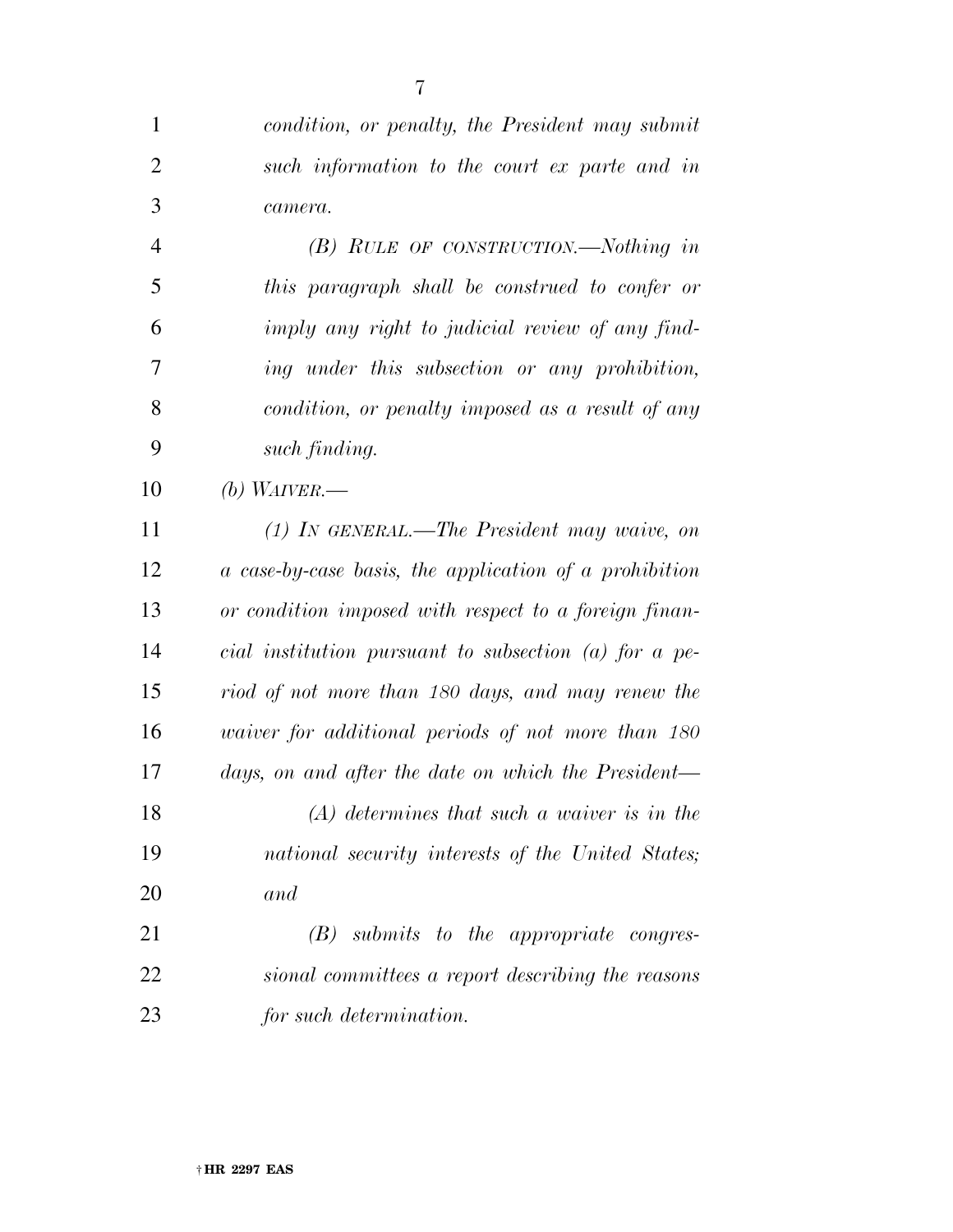| 1              | $(2)$ FORM.—The report required by paragraph                      |
|----------------|-------------------------------------------------------------------|
| 2              | $(1)(B)$ shall be submitted in unclassified form, but             |
| 3              | may contain a classified annex.                                   |
| $\overline{4}$ | (c) SPECIAL RULE TO ALLOW FOR TERMINATION OF                      |
| 5              | SANCTIONABLE ACTIVITY.—The President shall not be re-             |
| 6              | quired to apply sanctions to a foreign financial institution      |
| 7              | described in subsection $(a)$ if the President certifies in writ- |
| 8              | ing to the appropriate congressional committees that—             |
| 9              | $(1)$ the foreign financial institution—                          |
| 10             | $(A)$ is no longer engaging in the activity de-                   |
| 11             | scribed in subsection (a)(2); or                                  |
| 12             | $(B)$ has taken and is continuing to take sig-                    |
| 13             | nificant verifiable steps toward terminating the                  |
| 14             | activity described in that subsection; and                        |
| 15             | $(2)$ the President has received reliable assurances              |
| 16             | from the government with primary jurisdiction over                |
| 17             | the foreign financial institution that the foreign fi-            |
| 18             | nancial institution will not engage in any activity               |
| 19             | described in subsection $(a)(2)$ in the future.                   |
| 20             | (d) REPORT ON FOREIGN CENTRAL BANKS.-                             |
| 21             | $(1)$ IN GENERAL.—Not later than 90 days after                    |
| 22             | the date of the enactment of this Act, and every 180              |
| 23             | days thereafter, the Secretary of the Treasury shall              |
| 24             | submit to the appropriate congressional committees a              |
| 25             | report that—                                                      |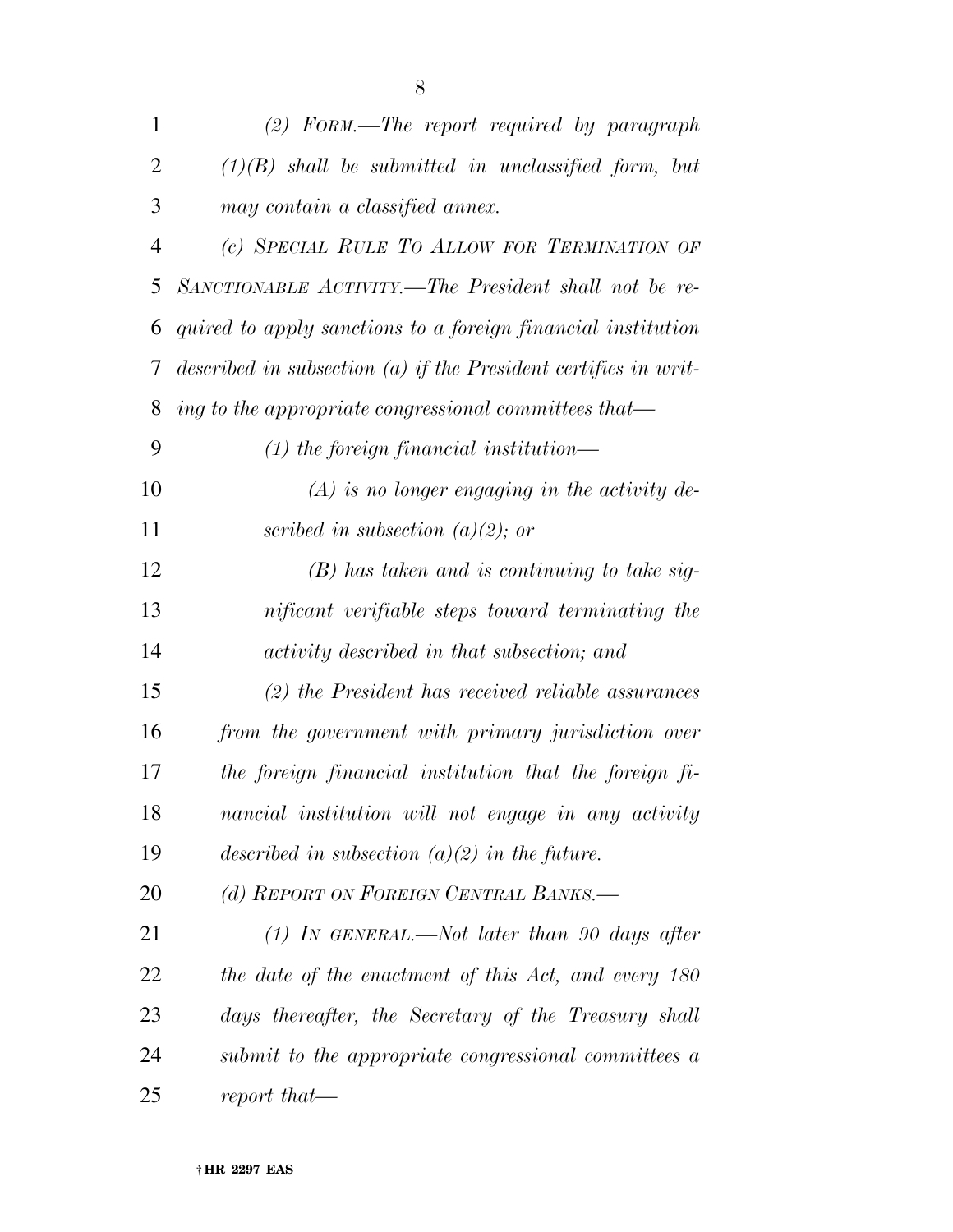| $\mathbf{1}$   | $(A)$ identifies each foreign central bank that        |
|----------------|--------------------------------------------------------|
| $\overline{2}$ | the Secretary determines engages in one or more        |
| 3              | activities described in subsection $(a)(2)(D)$ ; and   |
| $\overline{4}$ | (B) provides a detailed description of each            |
| 5              | such activity.                                         |
| 6              | (2) FORM OF REPORT.—Each report required by            |
| 7              | $paramph (1) shall be submitted in unclassified form,$ |
| 8              | but may include a classified annex.                    |
| 9              | (e) IMPLEMENTATION.—The President may exercise all     |
| 10             | authorities provided under sections 203 and 205 of the |
| 11             | International Emergency Economic Powers Act (50 U.S.C. |
| 12             | $1702$ and $1704$ ) to carry out this section.         |
| 13             | (f) DEFINITIONS.—                                      |
| 14             | $(1)$ In GENERAL.—In this section:                     |
| 15             | (A) ACCOUNT; CORRESPONDENT ACCOUNT;                    |
| 16             | PAYABLE-THROUGH ACCOUNT.—The terms "ac-                |
| 17             | count", "correspondent account", and "payable-         |
| 18             | through account" have the meanings given those         |
| 19             | terms in section 5318A of title 31, United States      |
| 20             | Code.                                                  |
| 21             | (B) APPROPRIATE CONGRESSIONAL COMMIT-                  |
| 22             | TEES.—The term "appropriate congressional              |
|                |                                                        |

*committees'' means—*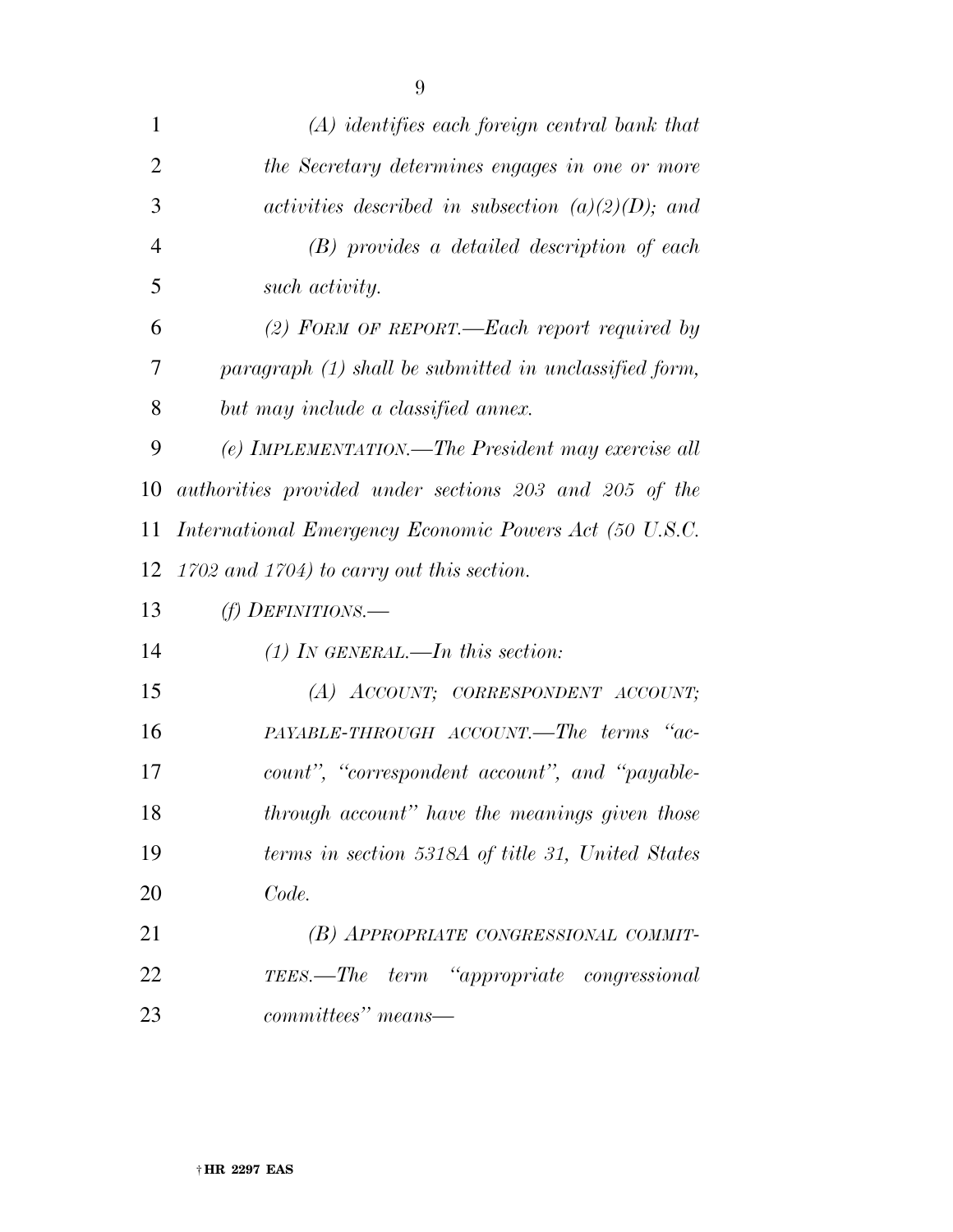| 1              | (i) the Committee on Foreign Affairs                           |
|----------------|----------------------------------------------------------------|
| $\overline{2}$ | and the Committee on Financial Services of                     |
| 3              | the House of Representatives; and                              |
| $\overline{4}$ | ( <i>ii</i> ) the Committee on Foreign Rela-                   |
| 5              | tions and the Committee on Banking, Hous-                      |
| 6              | ing, and Urban Affairs of the Senate.                          |
| $\overline{7}$ | $(C)$ FINANCIAL INSTITUTION.—The term "fi-                     |
| 8              | nancial institution" means a financial institu-                |
| 9              | tion specified in subparagraph $(A)$ , $(B)$ , $(C)$ ,         |
| 10             | $(D), (E), (F), (G), (H), (I), (J), (K), (M), (N),$            |
| 11             | $(P)$ , $(R)$ , $(T)$ , $(Y)$ , or $(Z)$ of section 5312(a)(2) |
| 12             | of title 31, United States Code.                               |
| 13             | FOREIGN FINANCIAL INSTITUTION.—<br>(D)                         |
| 14             | The term "foreign financial institution" has the               |
| 15             | meaning given that term in section 1010.605 of                 |
| 16             | <i>title 31, Code of Federal Regulations.</i>                  |
| 17             | HIZBALLAH.—The term "Hizballah"<br>(E)                         |
| 18             | $means$ —                                                      |
| 19             | $(i)$ the entity known as Hizballah and                        |
| 20             | designated by the Secretary of State as a                      |
| 21             | foreign terrorist organization pursuant to                     |
| 22             | section 219 of the Immigration and Nation-                     |
| 23             | ality Act (8 U.S.C. 1189); or                                  |
| 24             | $(ii)$ any person—                                             |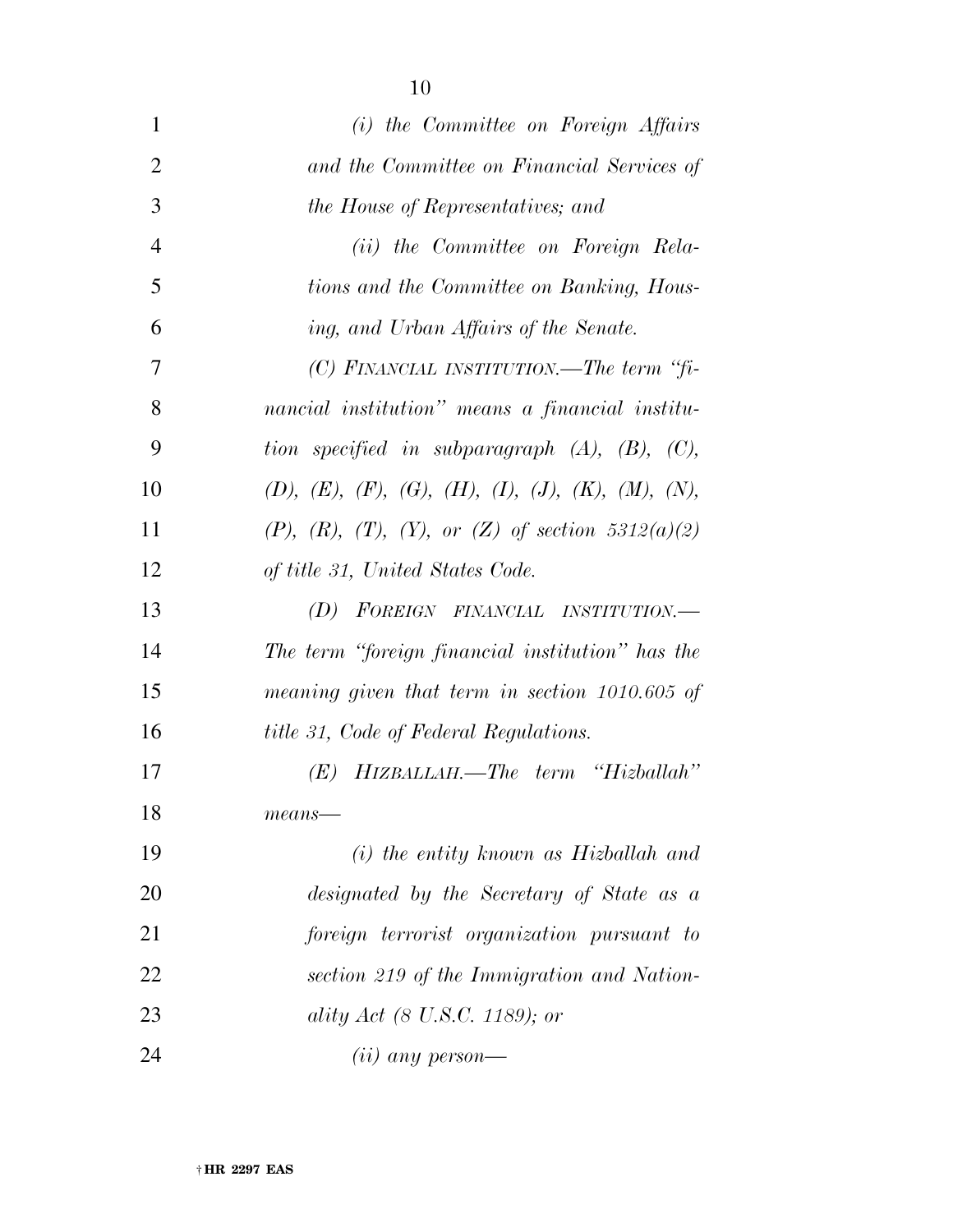| $\mathbf{1}$   | $(I)$ the property or interests in                   |
|----------------|------------------------------------------------------|
| $\overline{2}$ | property of which are blocked pursuant               |
| 3              | to the International Emergency Eco-                  |
| $\overline{4}$ | nomic Powers Act (50 U.S.C. 1701 et                  |
| 5              | seq.); and                                           |
| 6              | $(II)$ who is identified on the list of              |
| $\overline{7}$ | specially designated nationals<br>and                |
| 8              | blocked persons maintained by the Of-                |
| 9              | fice of Foreign Assets Control of the                |
| 10             | Department of the Treasury as an                     |
| 11             | <i>agent, instrumentality, or affiliate of</i>       |
| 12             | Hizballah.                                           |
| 13             | (F)<br><b>MONEY</b><br>LAUNDERING.—The<br>term       |
| 14             | "money laundering" includes the movement of il-      |
| 15             | licit cash or cash equivalent proceeds into, out of, |
| 16             | or through a country, or into, out of, or through    |
| 17             | a financial institution.                             |
| 18             | (2) OTHER DEFINITIONS.—The President may             |
| 19             | further define the terms used in this section in the |
| 20             | regulations prescribed under this section.           |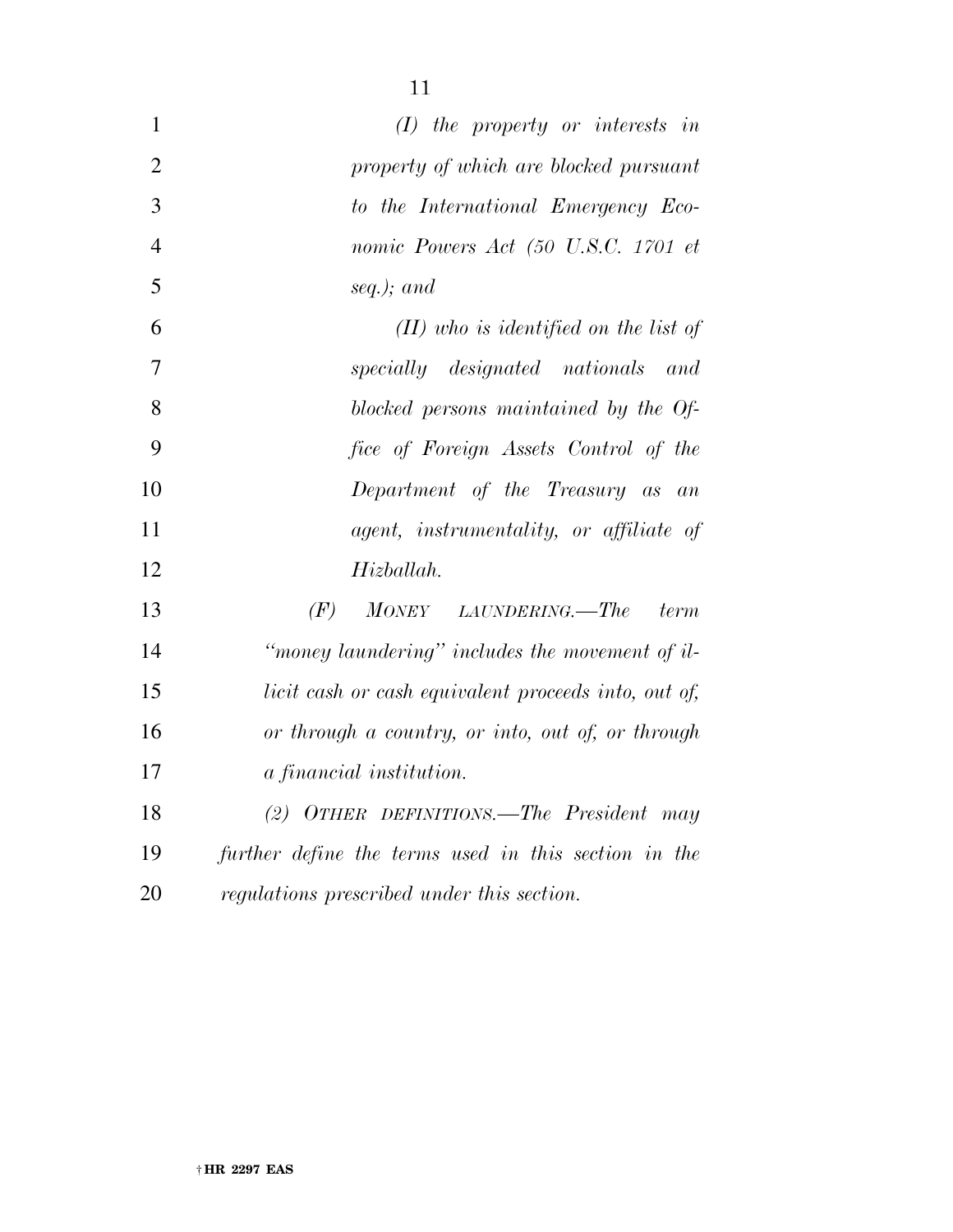| $\mathbf{1}$   | TITLE II-REPORTS AND BRIEF-                                     |
|----------------|-----------------------------------------------------------------|
| $\overline{2}$ | INGS ON NARCOTICS TRAF-                                         |
| 3              | FICKING AND SIGNIFICANT                                         |
| $\overline{4}$ | TRANSNATIONAL<br><b>CRIMINAL</b>                                |
| 5              | ACTIVITIES OF HIZBALLAH                                         |
| 6              | SEC. 201. REPORT AND BRIEFING ON NARCOTICS TRAF-                |
| 7              | <b>FICKING BY HIZBALLAH.</b>                                    |
| 8              | (a) REPORT.—                                                    |
| 9              | $(1)$ IN GENERAL.—Not later than 120 days after                 |
| 10             | the date of the enactment of this Act, the President            |
| 11             | shall submit to the appropriate congressional commit-           |
| 12             | tees and leadership a report on the activities of               |
| 13             | Hizballah related to narcotics trafficking worldwide.           |
| 14             | $(2)$ FORM.—The report required by paragraph                    |
| 15             | $(1)$ shall be submitted in unclassified form to the            |
| 16             | greatest extent possible, but may include a classified          |
| 17             | $a$ <i>nnex</i> .                                               |
| 18             | (b) BRIEFING.—Not later than 30 days after the sub-             |
| 19             | mission of the report required by subsection $(a)$ , the Presi- |
| 20             | dent shall provide to the appropriate congressional commit-     |
| 21             | tees and leadership a briefing on—                              |
| 22             | $(1)$ the report;                                               |
| 23             | $(2)$ procedures for designating Hizballah as a                 |
| 24             | significant foreign narcotics trafficker under the For-         |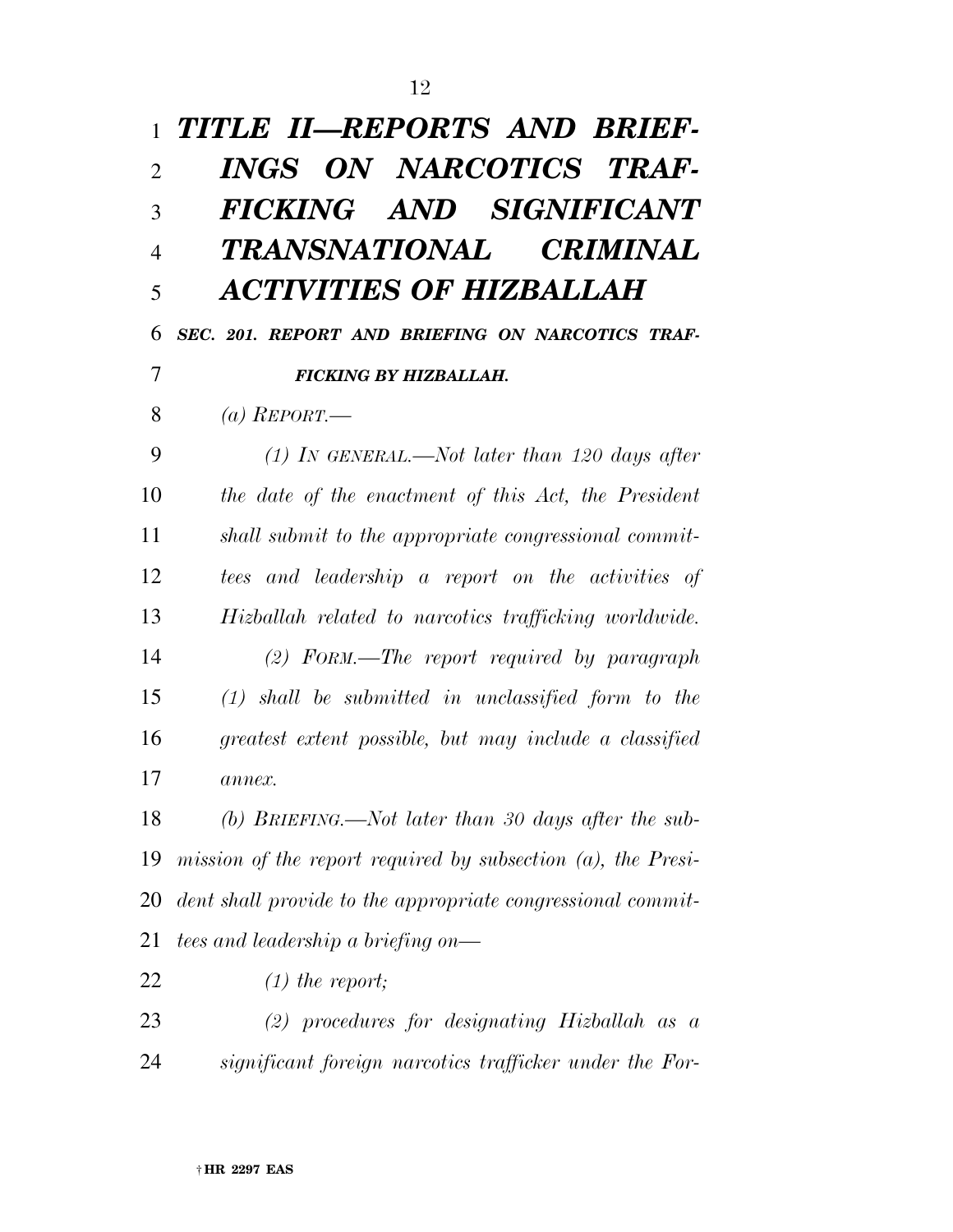| $\mathbf{1}$   | eign Narcotics Kingpin Designation Act (21 U.S.C.      |
|----------------|--------------------------------------------------------|
| $\overline{2}$ | 1901 et seq.); and                                     |
| 3              | $(3)$ Government-wide efforts to combat the nar-       |
| $\overline{4}$ | cotics trafficking activities of Hizballah.            |
| 5              | (c) APPROPRIATE CONGRESSIONAL COMMITTEES AND           |
| 6              | LEADERSHIP DEFINED.—In this section, the term "appro-  |
| 7              | priate congressional committees and leadership" means— |
| 8              | $(1)$ the Speaker, the minority leader, the Com-       |
| 9              | mittee on Foreign Affairs, the Committee on Finan-     |
| 10             | cial Services, the Committee on the Judiciary, and     |
| 11             | the Permanent Select Committee on Intelligence of the  |
| 12             | House of Representatives; and                          |
| 13             | $(2)$ the majority leader, the minority leader, the    |
| 14             | Committee on Foreign Relations, the Committee on       |
| 15             | Banking, Housing, and Urban Affairs, the Committee     |
| 16             | on Finance, the Committee on the Judiciary, and the    |
| 17             | Select Committee on Intelligence of the Senate.        |
| 18             | SEC. 202. REPORT AND BRIEFING ON SIGNIFICANT           |
| 19             | TRANSNATIONAL CRIMINAL ACTIVITIES OF                   |
| 20             | HIZBALLAH.                                             |
| 21             | (a) REPORT.—                                           |
| 22             | (1) In GENERAL.—Not later than 120 days after          |
| 23             | the date of the enactment of this Act, the President   |
| 24             | shall submit to the appropriate congressional commit-  |

*tees and leadership a report on the significant*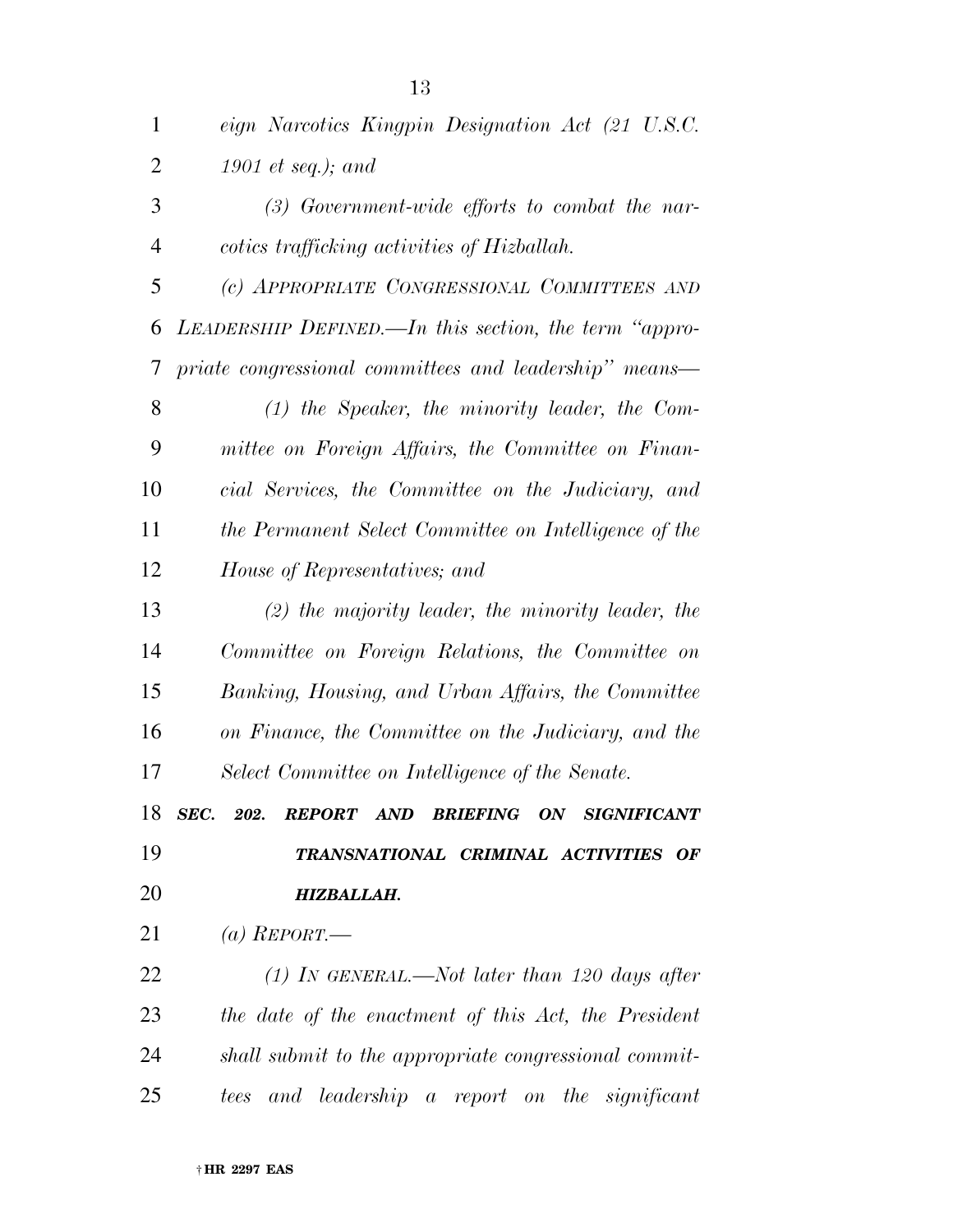| $\mathbf{1}$   | transnational criminal activities of Hizballah, in-             |
|----------------|-----------------------------------------------------------------|
| 2              | cluding human trafficking.                                      |
| 3              | $(2)$ FORM.—The report required by paragraph                    |
| $\overline{4}$ | $(1)$ shall be submitted in unclassified form to the            |
| 5              | greatest extent possible, but may include a classified          |
| 6              | $a$ nne $x$ .                                                   |
| 7              | (b) BRIEFING.—Not later than 30 days after the sub-             |
| 8              | mission of the report required by subsection $(a)$ , the Presi- |
| 9              | dent shall provide to the appropriate congressional commit-     |
| 10             | tees and leadership a briefing on—                              |
| 11             | $(1)$ the report;                                               |
| 12             | $(2)$ procedures for designating Hizballah as a                 |
| 13             | significant transnational criminal organization                 |
| 14             | under Executive Order 13581 (75 Fed. Reg. $44,757$ );           |
| 15             | and                                                             |
| 16             | Government-wide efforts to combat<br>(3)<br>the                 |
| 17             | transnational criminal activities of Hizballah.                 |
| 18             | (c) APPROPRIATE CONGRESSIONAL COMMITTEES AND                    |
| 19             | LEADERSHIP DEFINED.—In this section, the term "appro-           |
| 20             | priate congressional committees and leadership" means—          |
| 21             | $(1)$ the Speaker, the minority leader, the Com-                |
| 22             | mittee on Foreign Affairs, the Committee on Finan-              |
| 23             | cial Services, the Committee on the Judiciary, and              |
| 24             | the Permanent Select Committee on Intelligence of the           |
| 25             | House of Representatives; and                                   |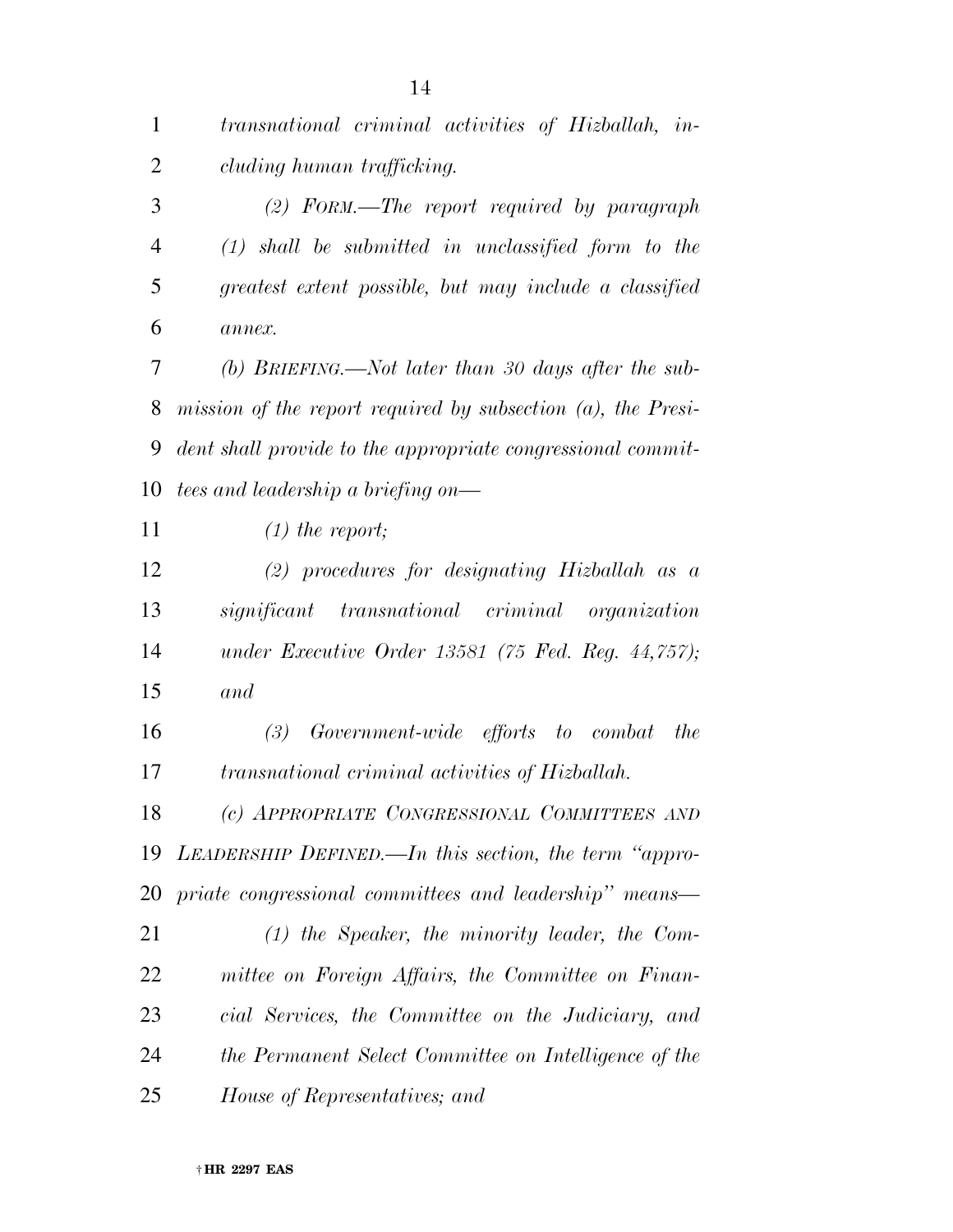*(2) the majority leader, the minority leader, the Committee on Foreign Relations, the Committee on Banking, Housing, and Urban Affairs, the Committee on Finance, the Committee on the Judiciary, and the Select Committee on Intelligence of the Senate.* 

## *SEC. 203. REWARDS FOR JUSTICE AND HIZBALLAH'S FUND- RAISING, FINANCING, AND MONEY LAUN-DERING ACTIVITIES.*

 *(a) REPORT.—Not later than 90 days after the date of the enactment of this Act, the Secretary of State shall submit to the appropriate congressional committees a report that details actions taken by the Department of State through the Department of State rewards program under section 36 of the State Department Basic Authorities Act (22 U.S.C. 2708) to obtain information on fundraising, fi- nancing, and money laundering activities of Hizballah and its agents and affiliates.* 

 *(b) BRIEFING.—Not later than 90 days after the date of the enactment of this Act, and annually thereafter, the Secretary of State shall provide a briefing to the appro- priate congressional committees on the status of the actions described in subsection (a).* 

 *(c) APPROPRIATE CONGRESSIONAL COMMITTEES DE- FINED.—In this section, the term ''appropriate congres-sional committees'' means—*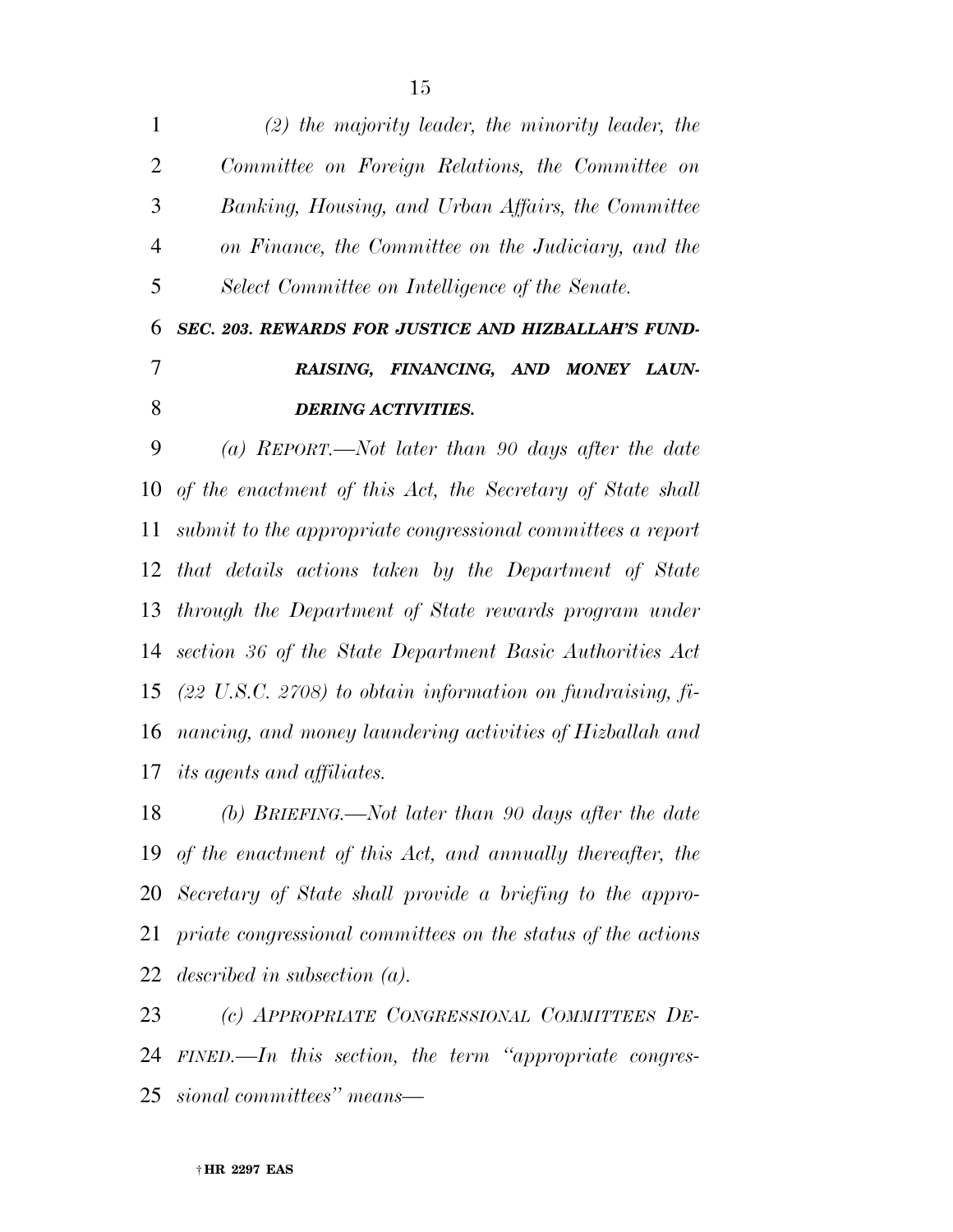| 1              | $(1)$ the Committee on Foreign Affairs and the                      |
|----------------|---------------------------------------------------------------------|
| $\overline{2}$ | Committee on Financial Services of the House of Rep-                |
| 3              | resentatives; and                                                   |
| $\overline{4}$ | $(2)$ the Committee on Foreign Relations and the                    |
| 5              | Committee on Banking, Housing, and Urban Affairs                    |
| 6              | of the Senate.                                                      |
| 7              | SEC. 204. REPORT ON ACTIVITIES OF FOREIGN GOVERN-                   |
| 8              | MENTS TO DISRUPT GLOBAL LOGISTICS NET-                              |
| 9              | WORKS AND FUNDRAISING, FINANCING, AND                               |
| 10             | <b>MONEY</b><br><b>LAUNDERING</b><br><b>ACTIVITIES</b><br><b>OF</b> |
| 11             | HIZBALLAH.                                                          |
| 12             | (a) REPORT.—                                                        |
| 13             | (1) IN GENERAL.—Not later than 90 days after                        |
| 14             | the date of the enactment of this Act, the President                |
| 15             | shall submit to the appropriate congressional commit-               |
| 16             | tees a report that includes—                                        |
| 17             | <i>a</i> list of countries that support<br>(A)                      |
| 18             | Hizballah or in which Hizballah maintains im-                       |
| 19             | portant portions of its global logistics networks;                  |
| 20             | $(B)$ with respect to each country on the list                      |
| 21             | <i>required by subparagraph</i> $(A)$ —                             |
| 22             | $(i)$ an assessment of whether the gov-                             |
| 23             | ernment of the country is taking adequate                           |
| 24             | measures to disrupt the global logistics net-                       |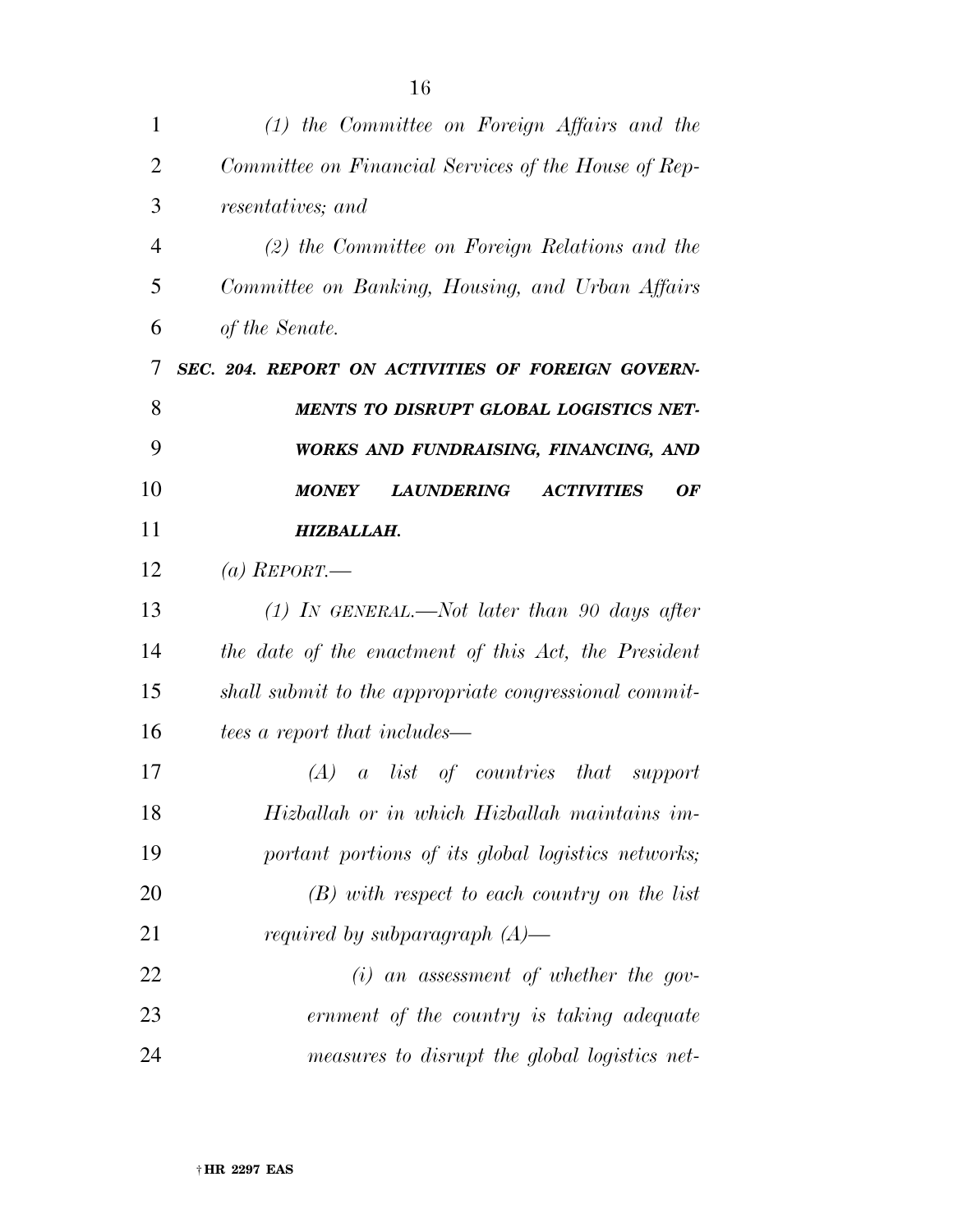| 1              | works of Hizballah within the territory of        |
|----------------|---------------------------------------------------|
| $\overline{2}$ | <i>the country; and</i>                           |
| 3              | $(ii)$ in the case of a country the govern-       |
| $\overline{4}$ | ment of which is not taking adequate meas-        |
| 5              | <i>ures to disrupt such networks—</i>             |
| 6              | $(I)$ an assessment of the reasons                |
| 7              | that government is not taking such                |
| 8              | <i>adequate measures; and</i>                     |
| 9              | $(II)$ a description of measures                  |
| 10             | being taken by the United States to en-           |
| 11             | courage that government to improve                |
| 12             | measures to disrupt such networks;                |
| 13             | $(C)$ a list of countries in which Hizballah,     |
| 14             | or any of its agents or affiliates, conducts sig- |
| 15             | nificant fundraising, financing, or money laun-   |
| 16             | <i>dering activities;</i>                         |
| 17             | $(D)$ with respect to each country on the list    |
| 18             | <i>required by subparagraph</i> $(C)$ —           |
| 19             | $(i)$ an assessment of whether the gov-           |
| 20             | ernment of the country is taking adequate         |
| 21             | measures to disrupt the fundraising, financ-      |
| 22             | ing, or money laundering activities of            |
| 23             | Hizballah and its agents and affiliates           |
| 24             | within the territory of the country; and          |
|                |                                                   |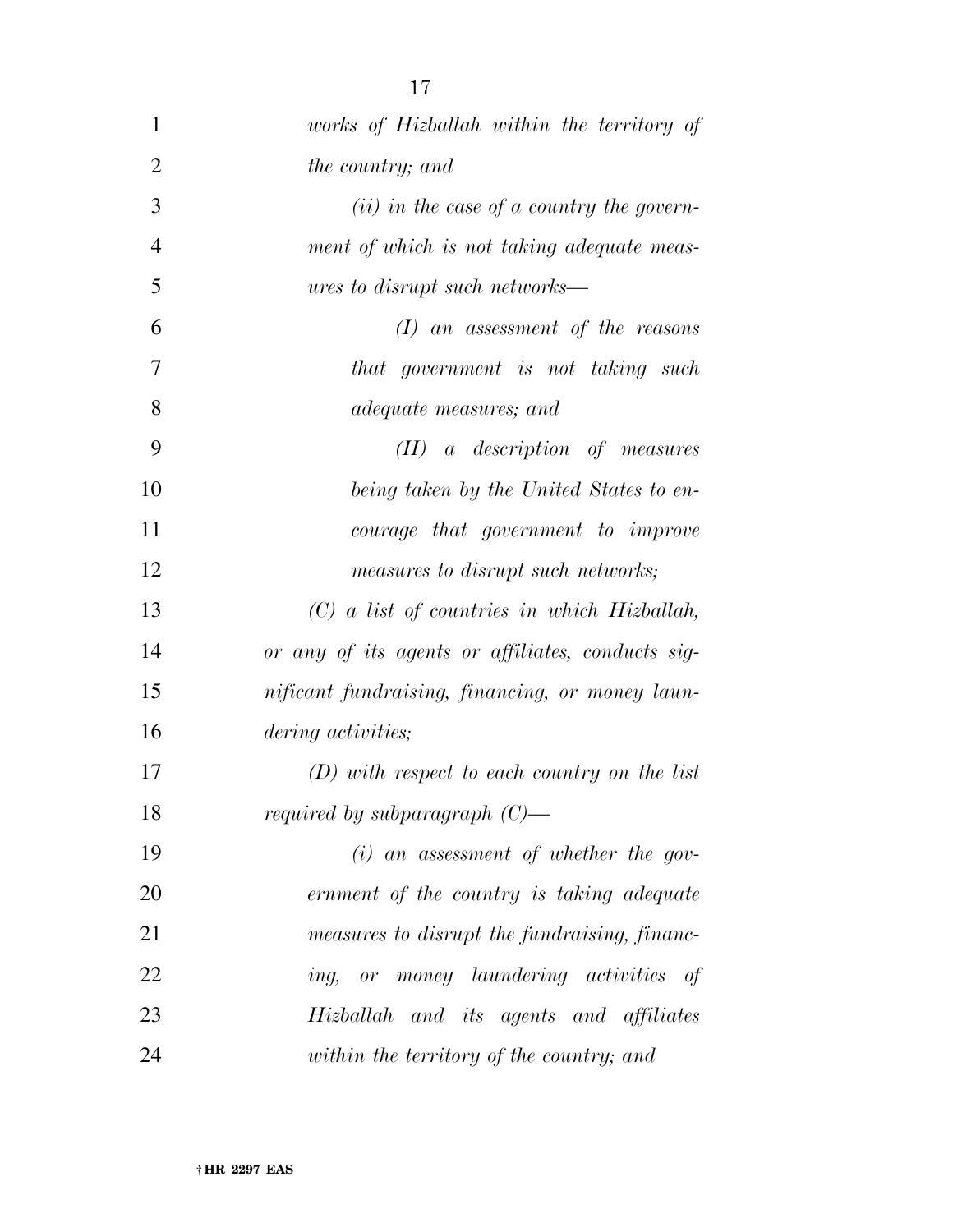| $\mathbf{1}$   | $(ii)$ in the case of a country the govern-                                        |
|----------------|------------------------------------------------------------------------------------|
| $\overline{2}$ | ment of which is not taking adequate meas-                                         |
| 3              | <i>ures to disrupt such activities—</i>                                            |
| $\overline{4}$ | $(I)$ an assessment of the reasons                                                 |
| 5              | that government is not taking such                                                 |
| 6              | <i>adequate measures; and</i>                                                      |
| 7              | $(II)$ a description of measures                                                   |
| 8              | being taken by the United States to en-                                            |
| 9              | <i>courage that government to improve</i>                                          |
| 10             | measures to disrupt such activities;                                               |
| 11             | and                                                                                |
| 12             | $(E)$ a list of methods that Hizballah, or any                                     |
| 13             | of its agents or affiliates, utilizes to raise or                                  |
| 14             | transfer funds, including trade-based money                                        |
| 15             | laundering, the use of foreign exchange houses,                                    |
| 16             | and free-trade zones.                                                              |
| 17             | $(2)$ FORM.—The report required by paragraph                                       |
| 18             | $(1)$ shall be submitted in unclassified form to the                               |
| 19             | greatest extent possible, and may contain a classified                             |
| <b>20</b>      | annex.                                                                             |
| 21             | <b>GLOBAL</b><br>$\label{eq:logISTICS} LOGISTICS$<br>(3)<br>${\it NETWORKS}$<br>OF |
| 22             | $HIZBALLAH$ .—In this subsection, the term "global lo-                             |
| 23             | gistics networks of Hizballah", "global logistics net-                             |
| 24             | works", or "networks" means financial, material, or                                |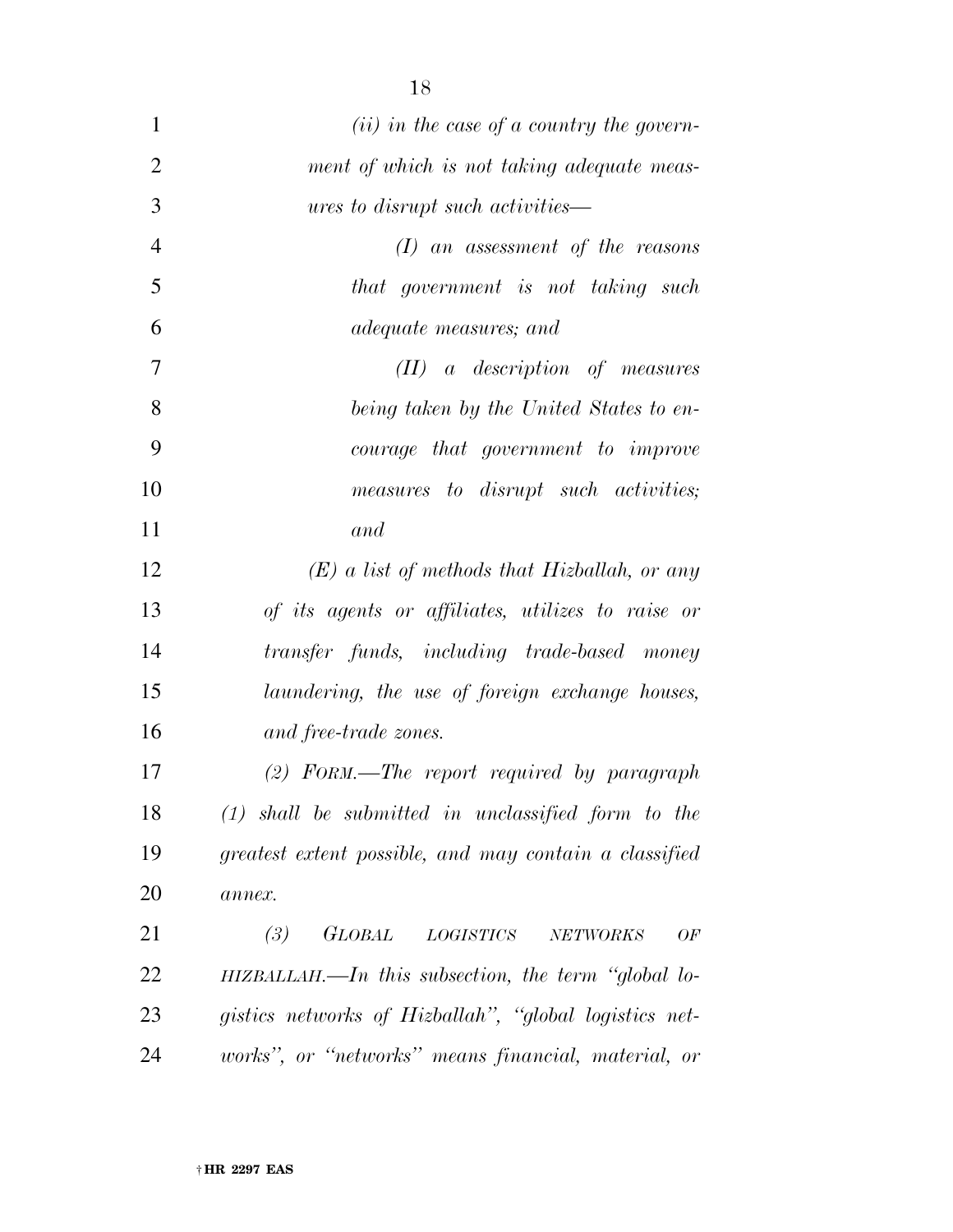*technological support for, or financial or other serv-ices in support of, Hizballah.* 

 *(b) BRIEFING ON HIZBALLAH'S ASSETS AND ACTIVI- TIES RELATED TO FUNDRAISING, FINANCING, AND MONEY LAUNDERING WORLDWIDE.—Not later than 90 days after the date of the enactment of this Act, and every 180 days thereafter, the Secretary of State, the Secretary of the Treas- ury, and the heads of other applicable Federal departments and agencies shall provide to the appropriate congressional committees a briefing on the disposition of Hizballah's as- sets and activities related to fundraising, financing, and money laundering worldwide.* 

 *(c) APPROPRIATE CONGRESSIONAL COMMITTEES DE- FINED.—In this section, the term ''appropriate congres-sional committees'' means—* 

 *(1) the Committee on Foreign Affairs, the Com- mittee on Financial Services, and the Permanent Se- lect Committee on Intelligence of the House of Rep-resentatives; and* 

 *(2) the Committee on Foreign Relations, the Committee on Banking, Housing, and Urban Affairs, and the Select Committee on Intelligence of the Sen-ate.*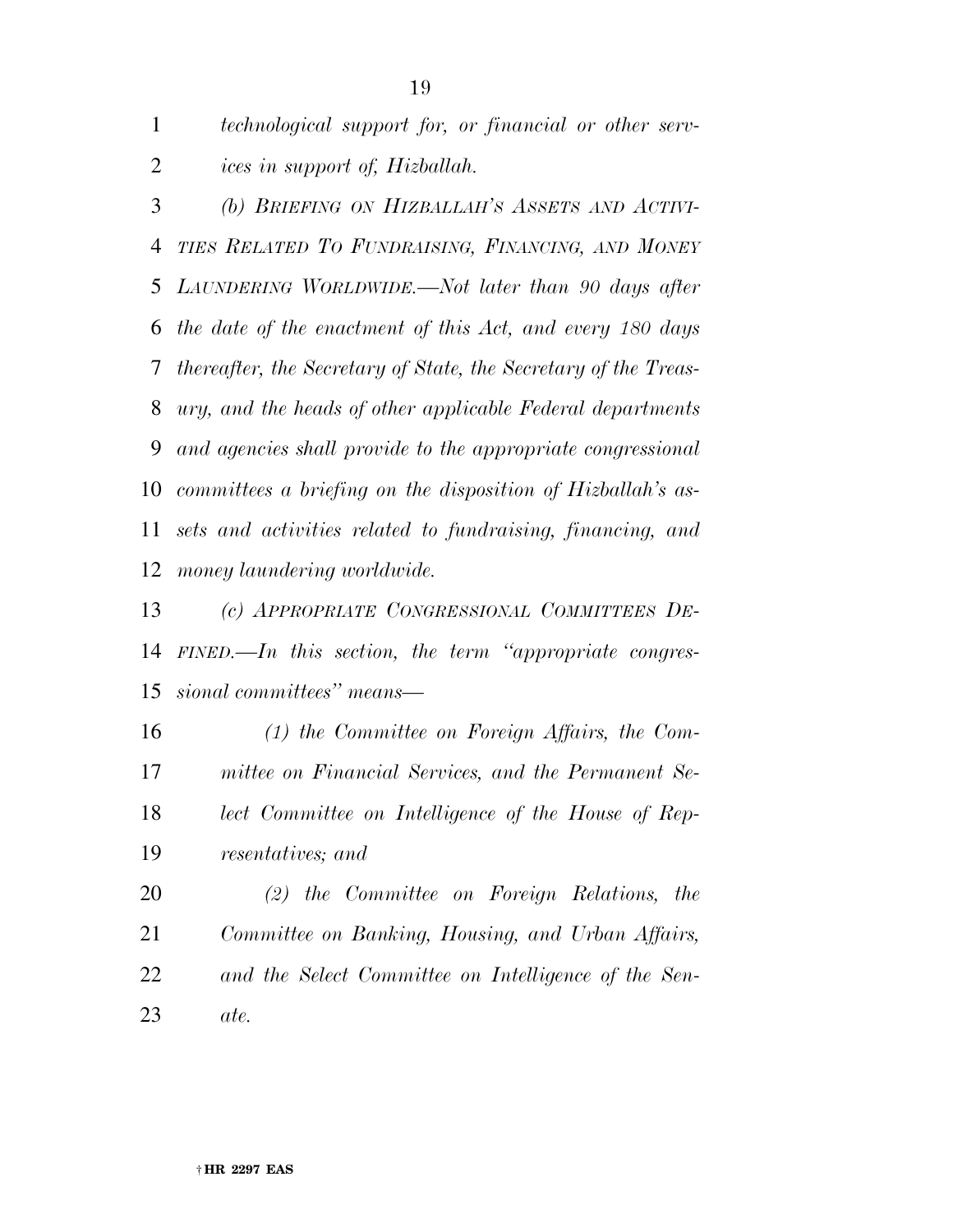# *TITLE III—MISCELLANEOUS PROVISIONS*

### *SEC. 301. RULE OF CONSTRUCTION.*

 *Nothing in this Act or any amendment made by this Act shall apply to the authorized intelligence activities of the United States.* 

### *SEC. 302. REGULATORY AUTHORITY.*

 *(a) IN GENERAL.—The President shall, not later than 120 days after the date of the enactment of this Act, promul- gate regulations as necessary for the implementation of this Act and the amendments made by this Act.* 

 *(b) NOTIFICATION TO CONGRESS.—Not less than 10 days before the promulgation of regulations under sub- section (a), the President shall notify the appropriate con- gressional committees of the proposed regulations and the provisions of this Act and the amendments made by this Act that the regulations are implementing.* 

 *(c) APPROPRIATE CONGRESSIONAL COMMITTEES DE- FINED.—In this section, the term ''appropriate congres-sional committees'' means—* 

 *(1) the Committee on Foreign Affairs and the Committee on Financial Services of the House of Rep-resentatives; and*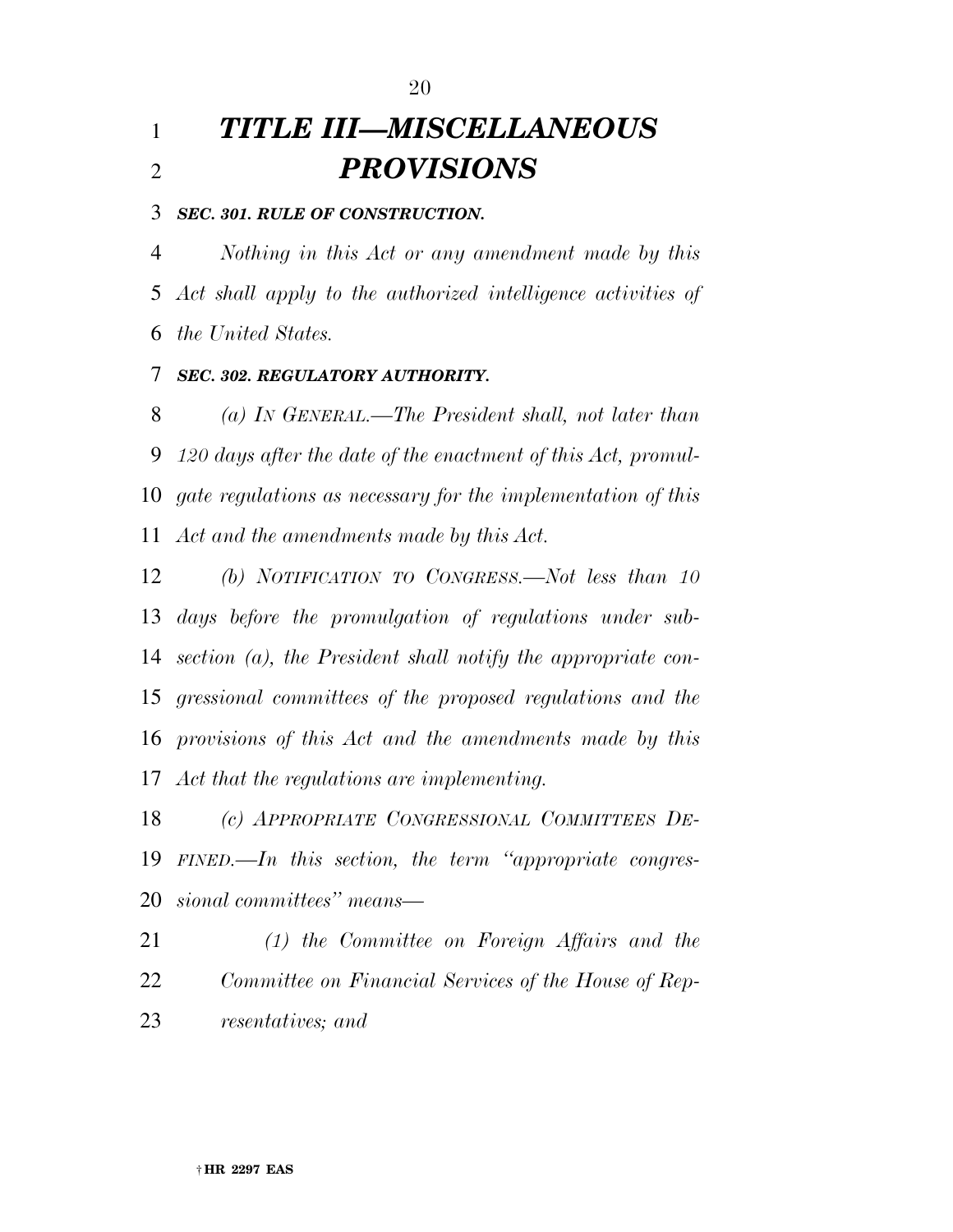| $\mathbf{1}$   | (2) the Committee on Foreign Relations and the              |
|----------------|-------------------------------------------------------------|
| $\overline{2}$ | Committee on Banking, Housing, and Urban Affairs            |
| 3              | of the Senate.                                              |
| 4              | SEC. 303. TERMINATION.                                      |
| 5              | This Act shall terminate on the date that is 30 days        |
| 6              | after the date on which the President certifies to Congress |
| 7              | that Hizballah—                                             |
| 8              | $(1)$ is no longer designated as a foreign terrorist        |
| 9              | organization pursuant to section 219 of the Immigra-        |
| 10             | tion and Nationality Act (8 U.S.C. 1189); and               |
| 11             | $(2)$ is no longer designated for the imposition of         |
| 12             | sanctions pursuant to Executive Order 13224 (50             |
| 13             | U.S.C. 1701 note; relating to blocking property and         |
| 14             | prohibiting transactions with persons who commit,           |
| 15             | <i>threaten to commit, or support terrorism).</i>           |
|                |                                                             |

Amend the title so as to read: ''An Act to prevent Hizballah and associated entities from gaining access to international financial and other institutions, and for other purposes.''.

Attest:

*Secretary.*